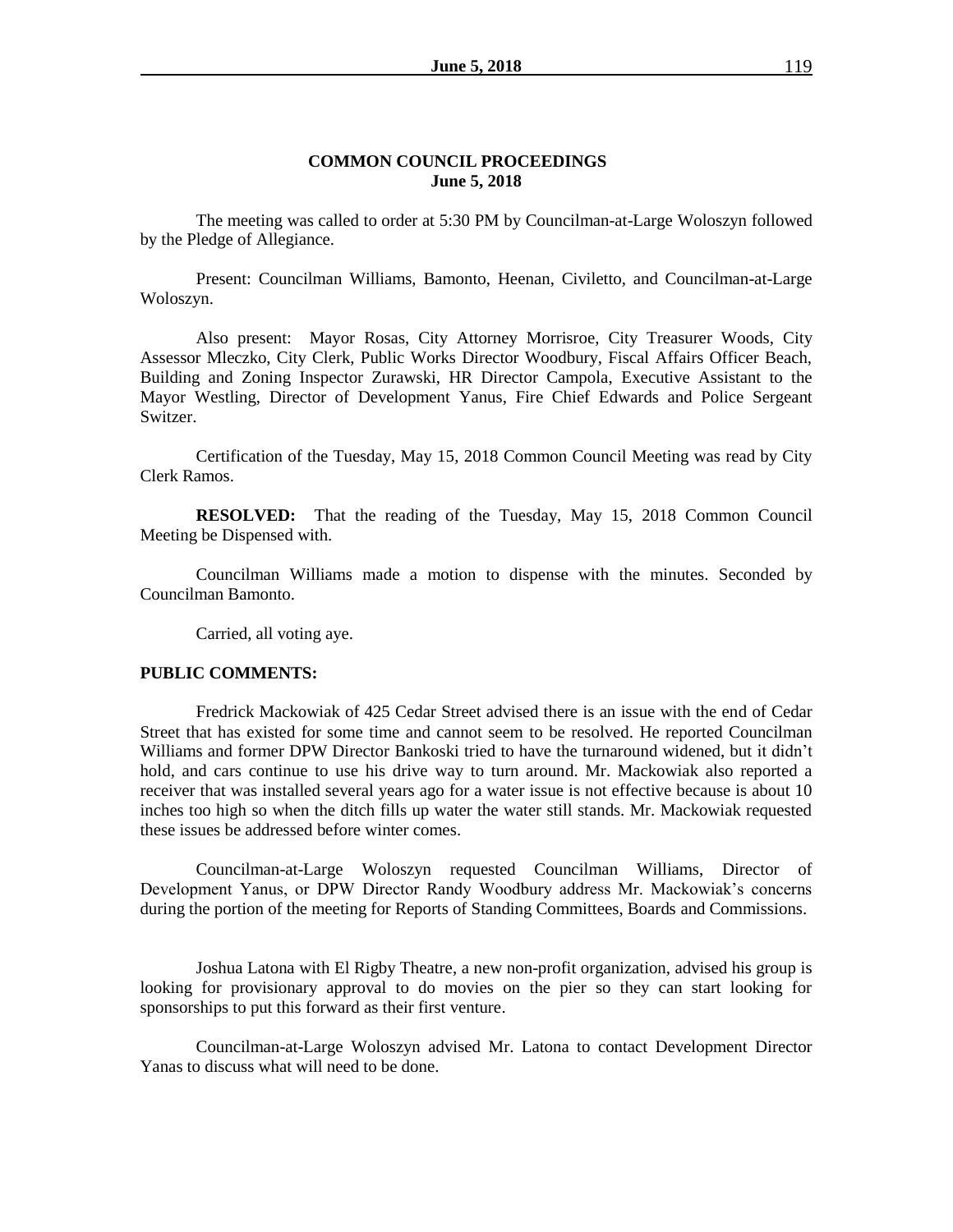#### **COMMUNICATIONS FROM THE MAYOR INCLUDING DISAPPROVAL MESSAGES:**

Mayor Rosas advised the City has been invited to the WNY Regional Economic Development Council Office to present the 2018 DRI application that was successfully submitted last Friday. On July 15, 2018 in Buffalo Mayor Rosas and Development Director Yanus will present the application and priority projects in hopes to receive ten million dollars in DRI funding to revitalize downtown Dunkirk. Mayor Rosas also advised the 2018 Dunkirk City Farmers Market season will begin on Wednesday, June 13, 2018. The market will run through October 24, 2018 and will participate with the NYS double up food bucks program allowing for more food options for SNAP users. Lastly, Mayor Rosas advised this Thursday will be the kick off for the City Festival and Events season with Thursday's Music on the Pier and Friday and Saturday's Spring Festival with music, Super Flea Market, Basketball Tournament, Movie at Dusk, and E.M. Cotter Fireboat Tours.

#### **COMMUNICATIONS FROM THE PUBLIC AND PETITIONS:**

Request from Scott Mekus on behalf of the Dunkirk Senior High School Class of 1989 to host their annual "Marauder Trotter 5K Run/Walk along the Lake Erie Waterfront as well as post race activities on Saturday, June 30, 2018. Also requesting police presence for about an hour beginning at 8:45 AM.

Councilman-at-Large Woloszyn advised a motion was needed to refer to appropriate departments as well as approve subject to appropriate insurances and usual conditions.

Councilman Williams made a motion to approve. Seconded by Councilman Bamonto.

Carried, all voting aye.

Request from Rosanne M Chesbro to use the area near the playground at Washington Park from 2:00 PM to 4:00 PM on Saturday, June 9, 2018 for an "ice cream social" for the customers of her Dance Studio.

Councilman-at-Large Woloszyn advised a motion was needed to refer to appropriate departments as well as approve subject to appropriate insurances and usual conditions.

Councilman Williams made a motion to approve. Seconded by Councilman Civiletto.

Carried, all voting aye.

Request from the First Ward Falcon Club to close South Serval Street between Lake Shore Drive East and Chestnut Street on Friday, August 31, 2018 through Sunday, September 2, 2018 from 5:00 PM to 12:00 AM for their annual Labor Day street dance. Also requesting use of garbage cans for the parking lot.

Councilman-at-Large Woloszyn advised a motion was needed to refer to appropriate departments as well as approve subject to appropriate insurances and usual conditions.

Councilman Williams made a motion to approve. Seconded by Councilman Bamonto.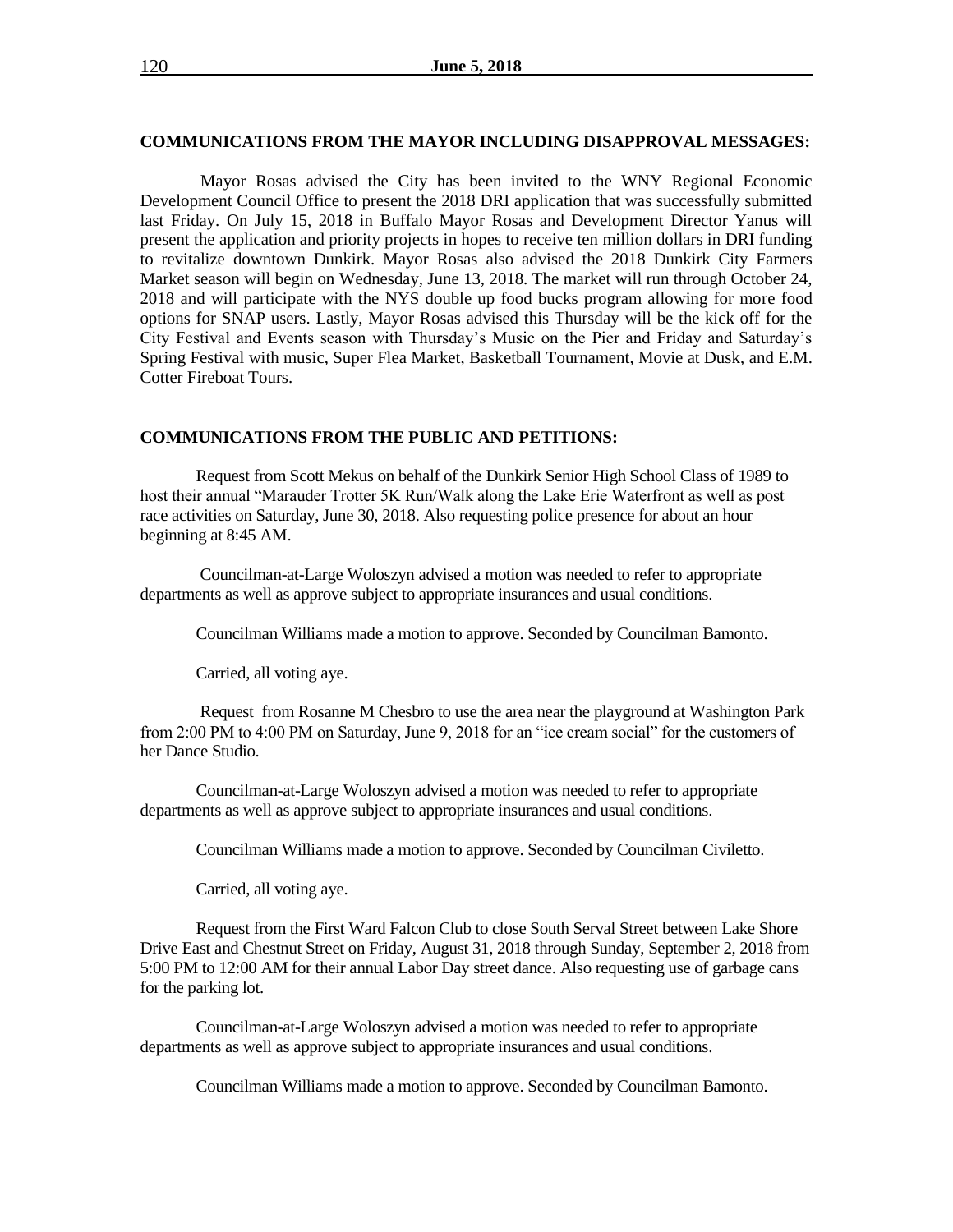Carried, all voting aye.

Request from the First United Methodist Church to use Washington Park on July 14, 2018 from 9:00 Am to 4:00 PM to celebrate the centennial of their building located at the corner of Washington and  $6<sup>th</sup>$  Street. The Church will be providing bounce houses, crafts and games for children, music, and will be serving free hot dogs, sno-cones, and soft drinks.

Councilman Woloszyn congratulated the church for reaching their centennial year and advised a motion was needed to refer to appropriate departments as well as approve subject to appropriate insurances and usual conditions.

Councilman Bamonto made a motion to approve. Seconded by Councilman Civiletto.

Carried, all voting aye.

Request from Bill Bamonto and Bob Wessells for permission to have a bonfire at Point Gratiot Beach on Saturday, august 4, 2018 from approximately 7:30 PM through 9:00 PM for the participants of a Bus Tour of the City of Dunkirk after the annual DHS/CMHS/FHS Alumni Golf Tournament.

Councilman -at-Large Woloszyn advised a motion was needed to refer to Fire Chief Edwards, DPW, and the Law Department because there are permits that need to be required.

Councilman Williams made a motion to refer to Fire Chief Edwards, DPW, and the Law Department. Seconded by Councilman Bamonto.

Carried, all voting aye.

Prior Notice from Sandra Britt Schulze for a large dead tree by the curb side of her property at 618 Swan Street.

Received and filed.

Notice of Claim from Diane Heyden for alleged damage to her driveway and lawn possibly caused by a sidewalk plow.

Councilman-at-Large Woloszyn advised a motion was needed to refer to the Law Department.

Councilman Williams made a motion to refer to the Law Department. Seconded by Councilman Bamonto.

Carried, all voting aye

Loudspeaker application from Alberta Lockett to use a Bluetooth speaker at 93 Lincoln Avenue on July 20 & 21, 2018 from 5:00 PM to 7:00 PM.

Councilman Williams made a motion to approve. Seconded by Councilman Bamonto.

Carried, all voting aye.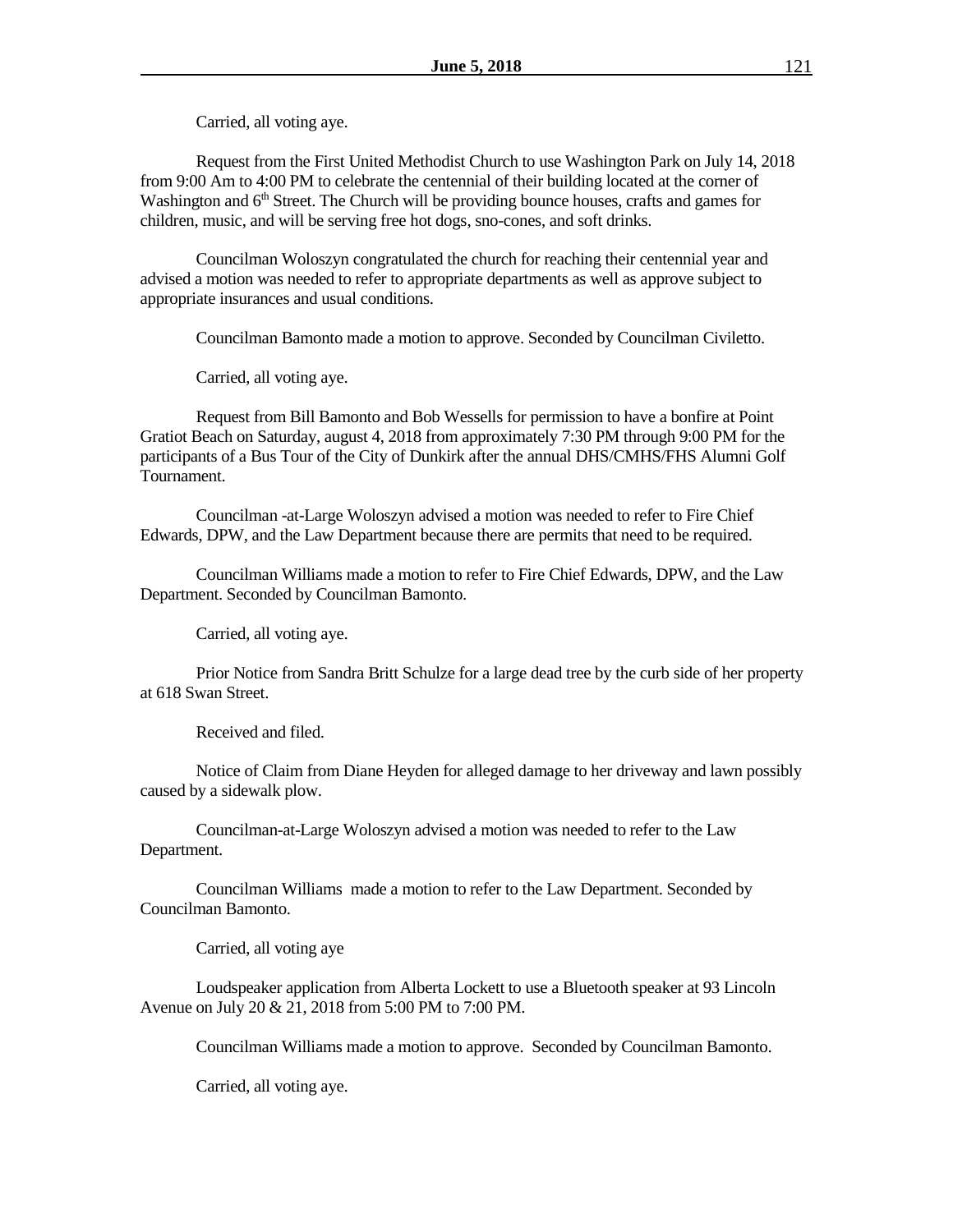Loudspeaker application from Risel Martinez to use speakers at the Lower Pavilion on June 9, 2018 from 6:00 PM to 8:00 PM.

Councilman Williams made a motion to approve. Seconded by Councilman Bamonto.

Carried, all voting aye.

Loudspeaker application from The First Ward Falcon Club to use band speakers from 6:00 PM to 11:00 PM on Friday, August 31, 2018 through Sunday, September 2, 2018 at their annual Labor Day Street Dance.

Councilman Williams made a motion to approve. Seconded by Councilman Bamonto.

Carried, all voting aye.

Loudspeaker application from Scott D. Mekus on behalf of the Marauder Trotter 5K Run/Walk to use music, a DJ, microphone, and speaker system on Saturday, June 30, 2018 from 8:30 AM to 12:00 PM.

Councilman Williams made a motion to approve. Seconded by Councilman Bamonto.

Carried, all voting aye.

Loudspeaker application from the Dunkirk First United Methodist Church to use microphone, speakers, and live music at Washington Park on July 14, 2018 from 10:00 AM to 2:00 PM.

Councilman-at-Large advised there was a Walk-On Loudspeaker application submitted from the Juneteenth Committee s for their annual Juneteenth Celebration on June 16 &  $17<sup>th</sup>$  at Memorial Park from 12:00 PM to 8:00 PM. Councilman-at-Large Woloszyn also advised the group received permission to hold their event at a prior meeting and advised a motion was needed to refer to appropriate departments as well as approve subject to appropriate insurances and usual conditions.

Councilman Williams made a motion to approve. Seconded by Councilman Bamonto.

Carried, all voting aye.

#### **REPORTS OF STANDING COMMITTEES, BOARDS AND COMMISSIONS:**

Councilman Williams advised regarding Mr. Mackowiak's problem on Cedar Street, he himself has been to Mr. Mackowiak's home several times to see the issues as well as three separate DPW directors, there has been some work done over there, the last report he received said DPW was going to come up with a plan and requested of Public Works Director Woodbury to discuss the plan. Councilman Williams also inquired if the City had found any funding to go through with the study from the engineering firm on Solar and Wind Energy, if the deck at the Boardwalk got repaired, thanked Chief Ortolano for quickly checking out the light at Second Street and Robert's Road that needs a sensor fixed, asked for an update on the Otter Street drainage problem, inquired on the property that is up for sale where our future dog park is located, inquired about the cost of grinding the city brush at the City Barnes and if it is cost effective to be issuing permits to contractors to dump brush at our City Barns, if there would be a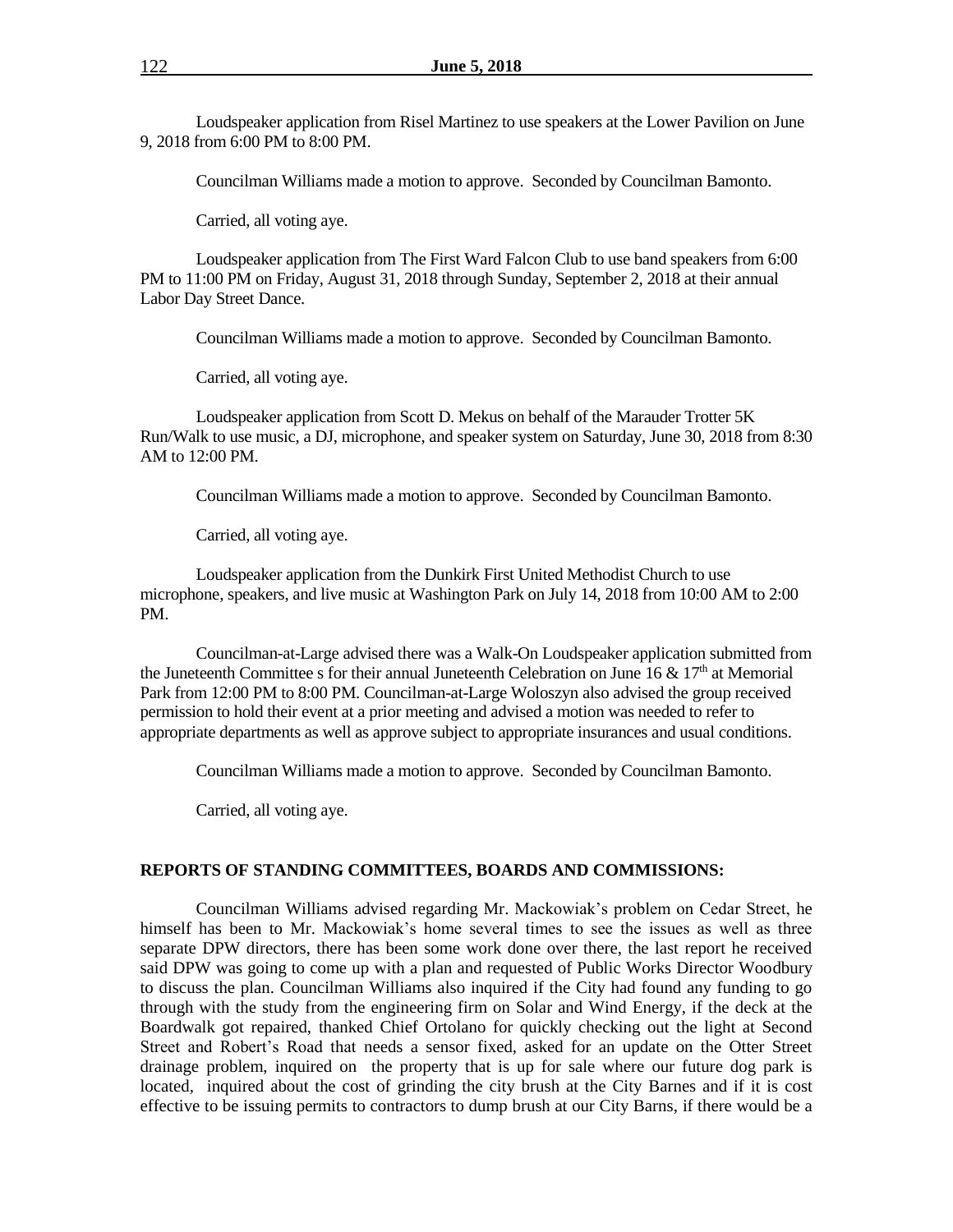bonfire at the Revitalize Dunkirk "Bring Your Own Chair" event on Sunday, and lastly thanked city resident Ken Drummond for taking care of the "Welcome to the City of Dunkirk" sign on Brigham Road and advised the Beautification Committee from Revitalize Dunkirk is doing something to sign up for those signs.

Public Works Director Woodbury thanked Mr. Mackowiak for working with the city in the past to fix a past problem on Cedar Street, for maintaining some City property on Cedar Street on a volunteer basis and for bringing to attention that the problem isn't just by Mr. Mackowiaks house, but the whole length of Cedar Street. Public Works Director Woodbury advised the major project planned isn't going to work now that the extent of the problem has been brought to light and would like to add Cedar Street with some other street projects. Public Works Director Woodbury advised he would like to meet with Mr. Mackowiak and others to make a good plan and agrees the problems can be fixed.

In regards to the Solar and Wind study, Public Works Director advised the Mayor, Development Department and DPW are all on board for alternative energy. It pays for itself and is the right thing to do. The study is only \$5,000. Director of Develoment Yanus advised because this is a small project, we are looking at other local organizations that could possibly help with that and right now is looking at the North Chautauqua Community Foundation.

Public Works Director Woodbury advised the deck has been repaired mostly to what they can, but has plans to reconstruct a couple places because some things require a bigger project. A hand railing is being made right now. The sensor on Second Street and Robert's road will be repaired before the street is sealed; the Otter Street drainage problem will be addressed along with the Cedar Street issues and the many projects in that area, and estimated the cost for the grinding of the brush at the City Barns will be approximately \$10,000.

City Attorney Morrisroe advised a lease is in place for the property where the dog park is located, so the City is protected.

Fire Chief Edwards advised there would be a bonfire at the Revitalize Dunkirk BYOC event this Sunday.

Councilman Bamonto requested an update on the Howard Street project and asked if Lafayette Street and Seal Street are getting paved this year.

Public Works Director Woodbury advised Howard Avenue is ready to pave, but we still need to put in a water line for the 14 houses on the west side that have not had adequate fire protection all this time, it's the first time in ten years something can cross that creek, we waited this long so we wouldn't have to shut traffic down, and the neighborhood will be safer when its done. As for Lafayette and Seal Streets, they will be paved at the same time with CDBG funds rather than CHIPS funds.

Councilman Civiletto spoke on the subject of the STEL project due to the many misconceptions he has heard on the project. The project is a rent to own project, not a half way homes. Disabled Veteran's and people who apply to obtain a house go through classes on how to buy a house and maintain a house. The house will be maintained by STEL for a certain amount of time and a portion of their rent will go into escrow so when they can apply for a mortgage and buy the home they will get that escrow to use for maintenance only. So it's a great project that will rehab houses, get new builds, get people who that are going to be first time home owners educated on how to own a home and eventually the houses will go back onto the tax rolls.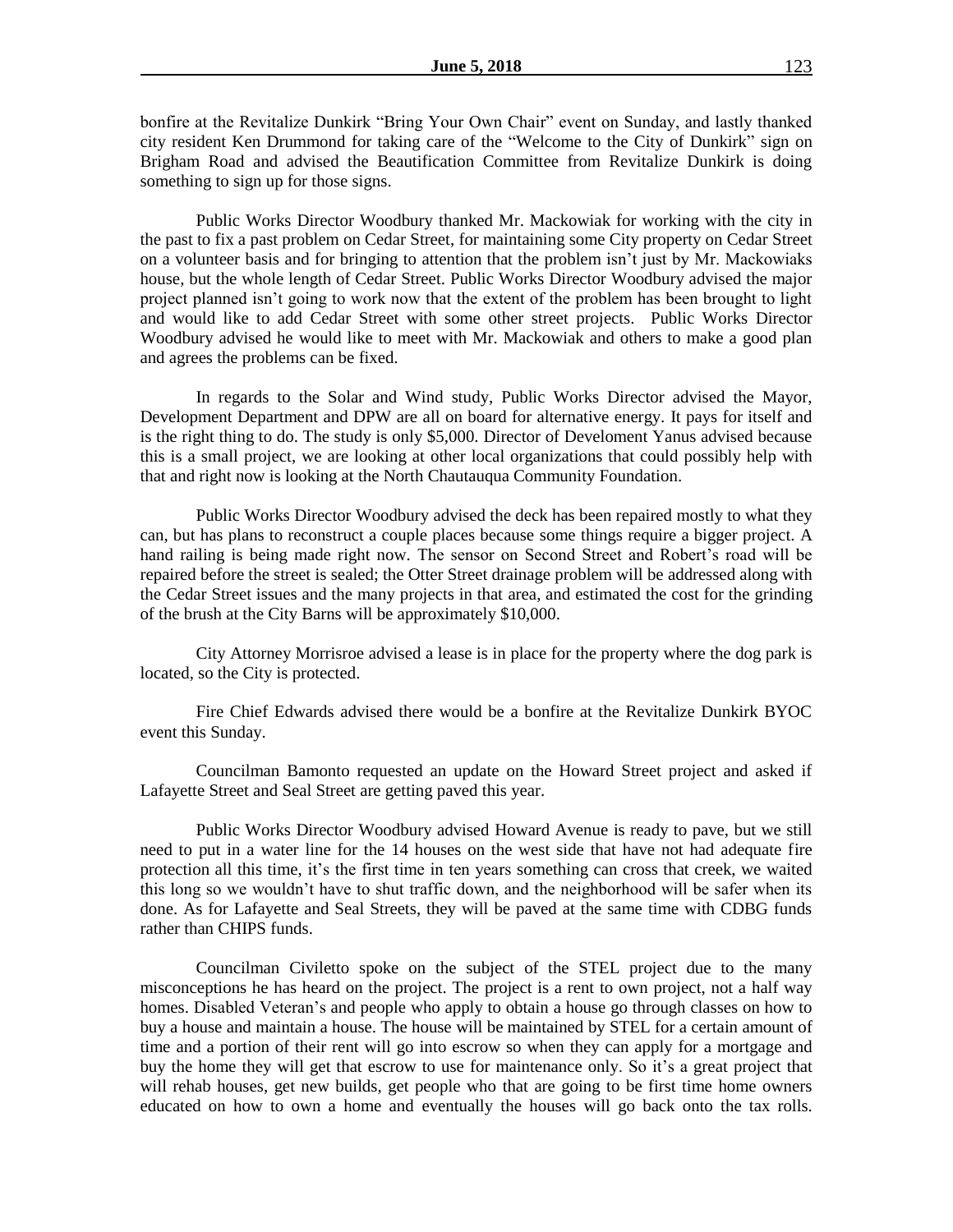Councilman Civiletto inquired of DPW Director Woodbury if it would be possible to clean up around the Senior Center since the Farmers Market is scheduled to begin next week, inquired of Sergeant Switzer if it would be possible place a police vehicle on Ruggles Street to slow down the speeding vehicle activity that has grown in recent weeks, requested an update on the Dog Park and informed there is a group working on fund raising to get a culvert for the Dog Park property because the neighbor driveway cannot be used, and also inquired on any progress for Nevins Street.

Public Works Director Woodbury advised he would assign a team to work on the area around the Senior Center or use the impact team that Mayor Rosas helped him assemble, has a plan in place for the culvert at the dog park that will save the fundraisers some of the cost because we have materials that will cost nothing, and will communicate with the fund raising person of the dog park along with Director of Development Yanus. And lastly, Public Works Director Woodbury advised he forgot to mention earlier that Nevins Street is on the paving program, which is part of the CHIPS project.

Sergeant Switzer advised he would assign a patrol car to observe Ruggles Street during different periods of the day.

Director of Development Yanus advised the city is trying to find more funds to help cover some of the costs of the dog park and at this time the City already has the signs, benches, and trash receptacles purchased.

Councilman-at-Large Woloszyn announced there will be a Finance Committee Meeting on June 21, 2018 at 4:00 PM, and read off a long list of projects that have been completed in the City, are under construction now, and are proposed for the near future.

#### **PRE-FILED RESOLUTIONS:**

### **RESOLUTION # 58-2018 June 5, 2018**

## **BY ENTIRE COUNCIL:**

## **AUTHORIZING BUDGET LINE MODIFICATIONS For Fiscal Year 2018**

**WHEREAS,** it is anticipated that some expenses will exceed their entire budgetary essentials, and it is anticipated that some appropriations will have surpluses for Fiscal Year 2018, ending December 31, 2018; now, therefore, be it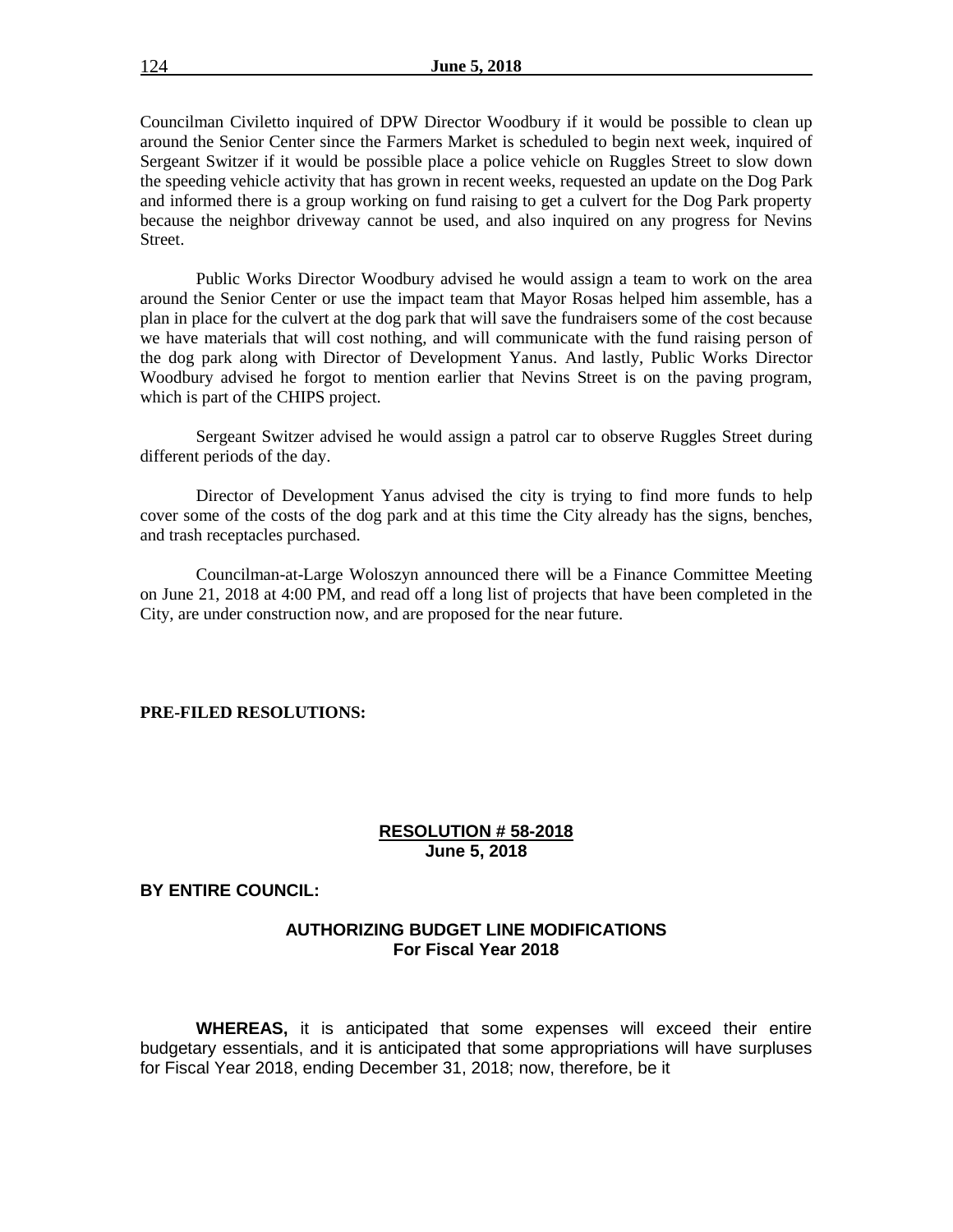**RESOLVED**, that the Fiscal Affairs Officer is hereby authorized and directed to make the following modifications to the Fiscal Year 2018 budget:

## **Fund 1 - General Fund**

| <b>Account Number</b>                                                             | <b>Department</b>                                                  | Line                                                      | Change                         |
|-----------------------------------------------------------------------------------|--------------------------------------------------------------------|-----------------------------------------------------------|--------------------------------|
| 001.0001.2267<br>001.3120.4538                                                    | Revenue<br>Police                                                  | Misc Police Grants<br>Police Swat Equip                   | \$11,572.40<br>\$<br>11,572.40 |
| (Balance on GMS Grant)                                                            | <b>TOTAL</b>                                                       |                                                           | \$                             |
| <b>Account Number</b>                                                             | <b>Department</b>                                                  | Line                                                      | Change                         |
| 001.0001.2071<br>001.7182.4021                                                    | Revenue<br>Dog Park                                                | Contribution for Dog Pk<br>Repair/Maintenance             | \$10,000.00<br>\$10,000.00     |
|                                                                                   | <b>TOTAL</b><br>(Donation deferred to 2018 when expense occurred.) |                                                           | \$                             |
| <b>FUND 3 - WasteWater Fund</b>                                                   |                                                                    |                                                           |                                |
| <b>Account Number Department</b>                                                  |                                                                    | Line                                                      | Change                         |
| 003.0003.2770<br>003.8130.4036                                                    | Revenue<br>Wastewater Treatment                                    | <b>Unclassified Revenue</b><br><b>Contracted Services</b> | \$9,500.00<br>\$9,500.00       |
| <b>TOTAL</b><br>(Incurrence Descussion for democracy of <i>Monteurator</i> Dlant) |                                                                    |                                                           | \$                             |

(Insurance Recovery for damage at Wastewater Plant)

Carried, all voting aye.

## **RESOLUTION # 59-2018 June 5, 2018**

# **BY: ENTIRE COUNCIL**

# **APPROVAL OF 2018-2020 CONSOLIDATED PLAN AND 2018 ANNUAL ACTION PLAN FOR THE CITY OF DUNKIRK'S COMMUNITY DEVELOPMENT BLOCK GRANT (CDBG) PROGRAM**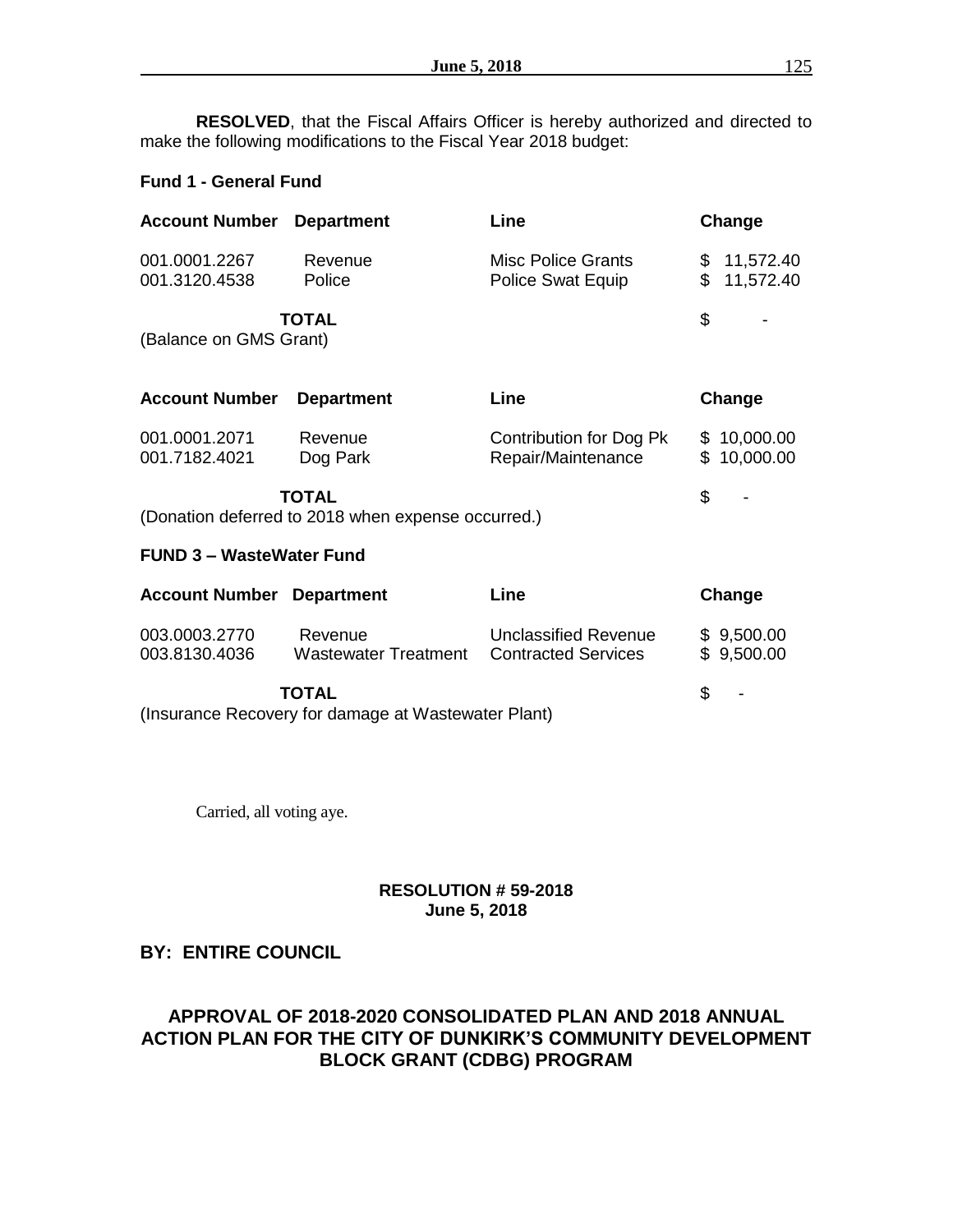**WHEREAS,** the City of Dunkirk receives funding each year from the United States Department of Housing and Urban Development (HUD) through the Community Development Block Grant (CDBG) program, and

**WHEREAS,** the CDBG program provides much-needed funding to improve our community by providing decent housing, a suitable living environment, and by expanding economic opportunities, and

**WHEREAS,** the City of Dunkirk will receive \$480,864 in funding for the 2018 CDBG program year, and

**WHEREAS,** HUD requires CDBG communities to prepare a Consolidated Plan that outlines community needs and a strategic vision for future years of the CDBG program, and

**WHEREAS**, the City also prepares an Annual Action Plan each year which identifies the one-year goals and allocations of CDBG funds to programs and activities for the current program year, and

**WHEREAS,** the City's Planning and Development staff have worked diligently over the past months to prepare the 2018-2020 Consolidated Plan and 2018 Annual Action Plan, and

**WHEREAS**, Planning and Development staff have, in preparing these plans, followed the necessary public participation protocols that are described in the our Citizen Participation Plan, which have allowed community members ample opportunity to comment on the Plans as they have been prepared, now, therefore, be it

**RESOLVED,** the Common Council hereby approves the City of Dunkirk 2018- 2020 Consolidated Plan and 2018 Annual Action Plan for the CDBG program, to be submitted to HUD for final review and approval.

Carried, all voting aye.

## **NEW BUSINESS:**

\* Request from the Dunkirk City School District to close traffic between Serval Street and Warsaw Street by the Dunkirk Little League Field on Wednesday, June 20, 2018 from 8:00 AM until 2:00 PM to accommodate their end of the year picnic day at School #7 and ensure the safety of the students.

Councilman-at- Large Woloszyn requested a roll call.

Carried, all voting aye.

**\*** Councilman-at-Large Woloszyn inadvertently advised this was a Walk-On "Resolution" and gave it a number instead of advising there was a Walk-On "Request" and asking for a motion to approve.